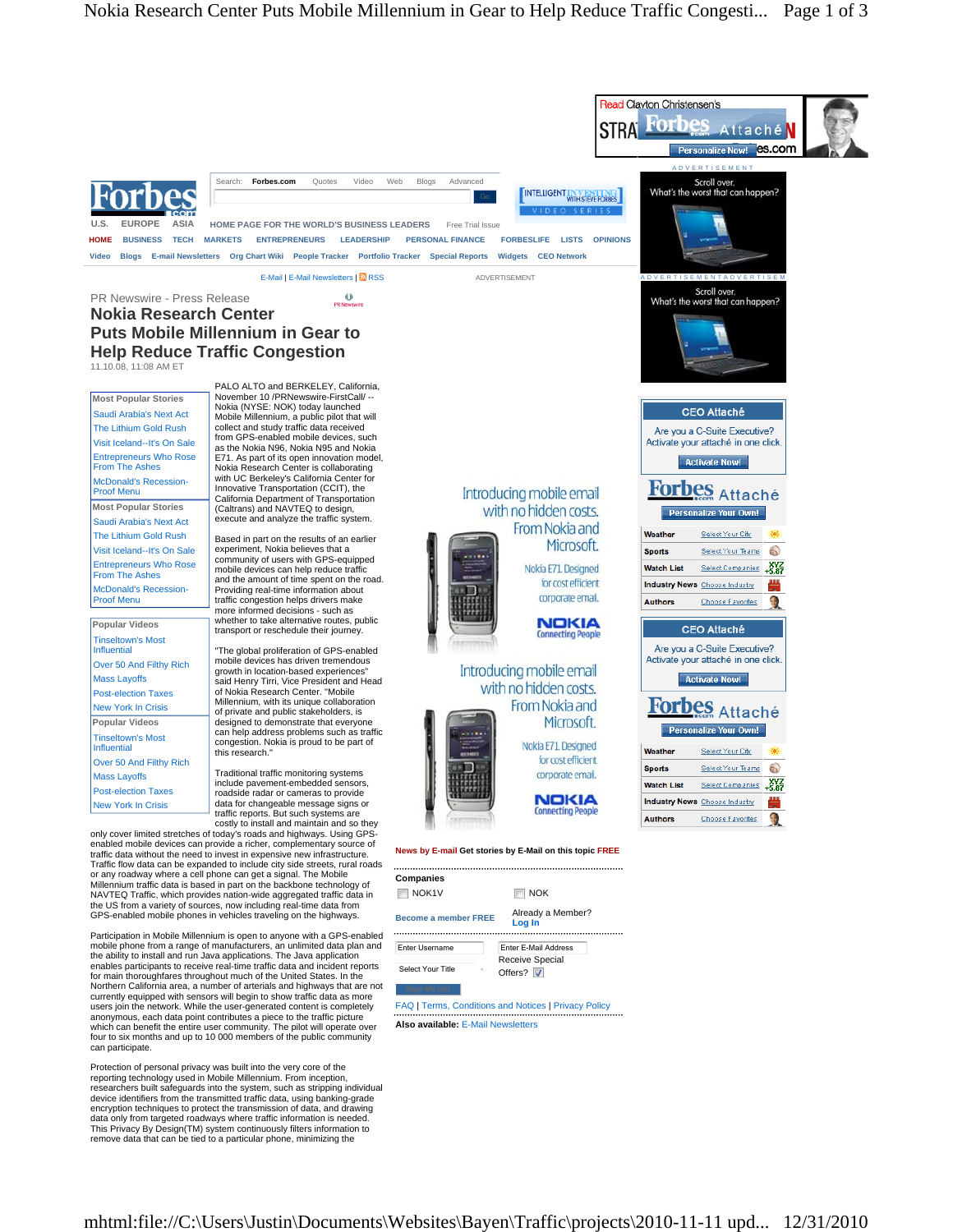

"Berkeley is contributing our expertise in traffic modeling and systems engineering to help make this complex system come to life," said Alexandre Bayen, professor of civil and environmental engineering at UC Berkeley. "As part of a public university, we are thrilled to be working on a project with such enormous potential for public benefit," Bayen said.

Mobile Millennium is being funded in part by a grant award from the US Department of Transportation under the SafeTrip-21 initiative. Locally, Caltrans, who is also assisting in the logistics of trial and enabling comparison with the data collected by the existing sensor networks, aims to find a lower-cost and more reliable solution than that which is available today. "Real-time traffic information collected through this community-based technology is of great interest to transportation<br>agencies," noted Randell Iwasaki, Chief Deputy Director of Caltrans.<br>"Our goal is to increase information flow to and from travelers in a costefficient, effective manner. We are excited about the potential benefits of a system such as Mobile Millennium," Iwasaki added.

Information about Mobile Millennium, supported devices and the software download can be found at http://traffic.berkeley.edu.

# About Nokia Research Center

Nokia Research Center (NRC) looks beyond Nokia's existing business and product development to challenge current strategies and to stimulate renewal in the company's direction. Working closely with all Nokia business units, NRC's research explores new frontiers in digital services, physical-digital connections, human interaction, data and content technologies, device architecture, and access and connectivity. NRC promotes open innovation by working on research projects in collaboration with universities and research institutes around the world. For more information, see our website: http://research.nokia.com

### About Nokia

Nokia is the world leader in mobility, driving the transformation and growth of the converging Internet and communications industries. We make a wide range of mobile devices with services and software that enable people to experience music, navigation, video, television, imaging, games, business mobility and more. Developing and growing our offering of consumer Internet services, as well as our enterprise solutions and software, is a key area of focus. We also provide equipment, solutions and services for communications networks through Nokia Siemens Networks.

Media Enquiries: Nokia, Communications, Tel. +1-650-353-8575, Email: karen.lachtanski@nokia.com ; Nokia, Communications, Tel. +358-7180- 34900, Email: press.services@nokia.com ; UC Berkeley, Communications, Tel: +1-510-643-7741, Email: scyang@berkeley.edu . http://www.nokia.com/press SOURCE Nokia Corporation

| Copyright © 2004 PR Newswire All rights reserved.              |                    |
|----------------------------------------------------------------|--------------------|
| $1$ of $1$                                                     |                    |
|                                                                | ForbesTraveler.com |
| <b>Article Controls</b><br>E-Mail   E-Mail Newsletters   N RSS |                    |
| <b>Related Sections</b>                                        |                    |
| Home > News & Analysis                                         |                    |
| News Headlines   More From Forbes.com   Special Reports        |                    |

#### **Subscriptions >**



# **ADVERTISEMENTS**

**Project Management-Online** Nation's Leading Online PMP Course Top-Ranked Villanova-Learn More Now www.<br>WillanovaU.com/PM.

**Notre Dame Certificates** Notre Dame Negotiation and Leadership & Management programs - online! www.NotreDameOnline.com

**Free Streaming Quotes** \$7 Stock Trades, Unlimited Shares. Open an Account Online. www.Scottrade.com

## **Win an Alaska cruise!**

Enter to win a cruise for two and request your free Alaska guide. www.halalaska.com

**Countrywide® Home Loans** No Cash Required For Closing Costs. Call Or Apply Online **Now** www.Countrywide.com

 **Buy a link here** 



**SILENCE** Having trouble managing your business? Maybe you talk too much. **READ REVIEW** 

**TOSHIBA** Leading Innovation >>>